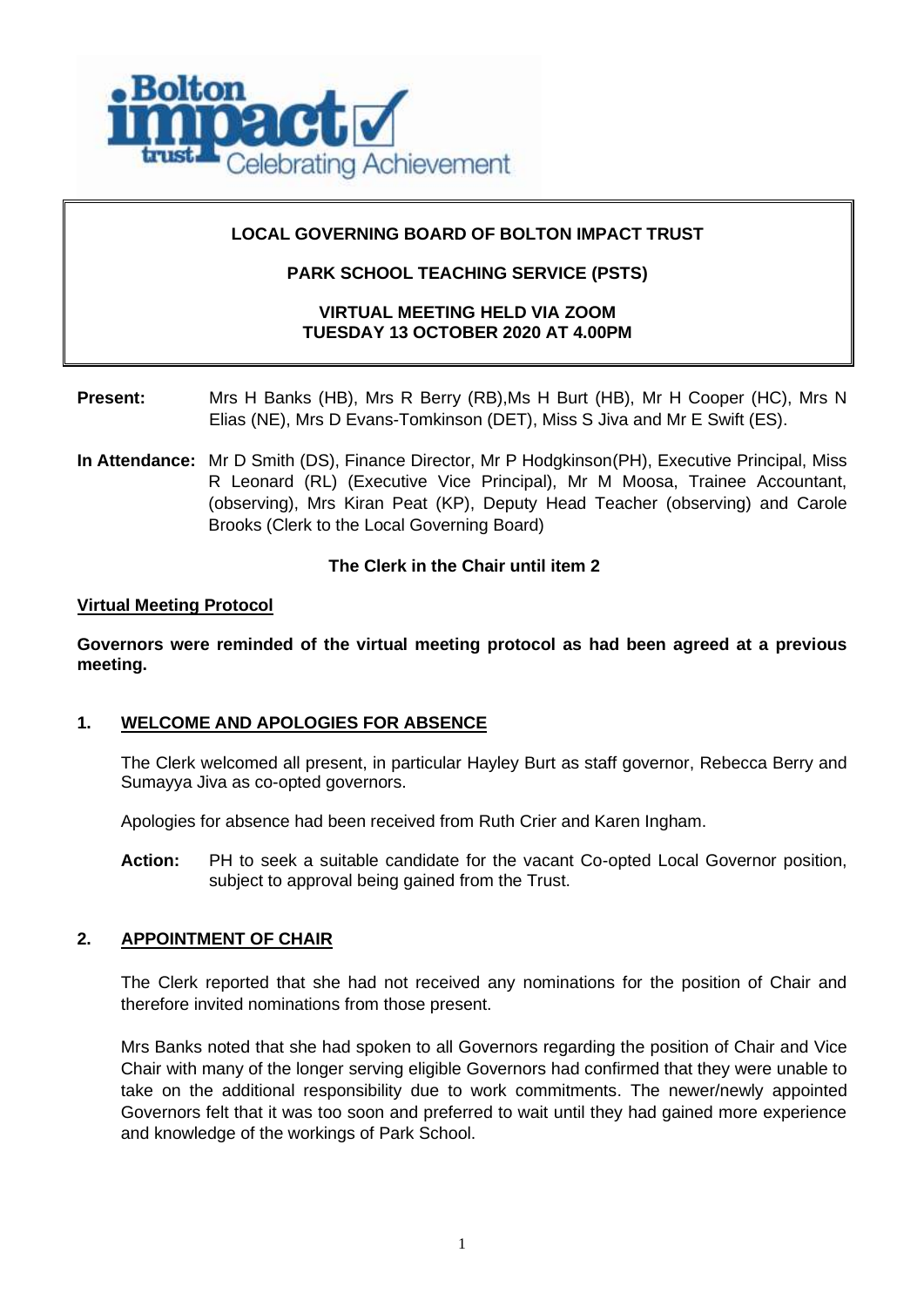

Mrs Banks noted that she had also discussed this matter with Mr Ed Swift who had stood in as Chair for the last two meetings and Mr Harold Cooper who had undertaken the role of Vice Chair who had confirmed that they would be happy to serve as Chair/Vice Chair for the current period.

Governors discussed this matter and proposed that Mr Ed Swift be appointed to this position.

PH confirmed that he was happy for the interim arrangement to go ahead.

**Resolved:** Mr Ed Swift be appointed as Chair of PSTS Local Governing Board to serve until the Autumn term meeting 2021.

### **Mr Swift in the Chair**

# **3. APPOINTMENT OF VICE CHAIR**

Further to the matters discussed for the position of Chair, Mr Cooper confirmed that he was happy to serve as Vice Chair of the LGB for the required term.

**Resolved:** Mr Harold Cooper be appointed as Vice Chair of PSTS Local Governing Board to serve until the autumn term meeting 2021

The Clerk noted that the term of office for Chair and Vice was usually two years but that this would be renewed after one year to align the appointment process with the other LGBs within the Trust.

### **4. DECLARATION OF INTERESTS**

### 4.1 Declaration of Pecuniary or Conflict of Interests

No declarations of pecuniary interest or conflict of interest were made.

#### 4.2 Annual Forms for Governors completion

The Clerk referred to the slight change in process for the annual completion and return of the following forms for this year:

- Register of Business Interest
- Declaration of Eligibility and Privacy Consent
- Safeguarding Declaration
- Code of Conduct Acceptance (no change to content)

#### Register of Business Interests

In accordance with the academy's financial handbook, entries in the Academy Trust's Register of Business Interests (RBI) were to be reviewed annually. All Trust Members, Local Governors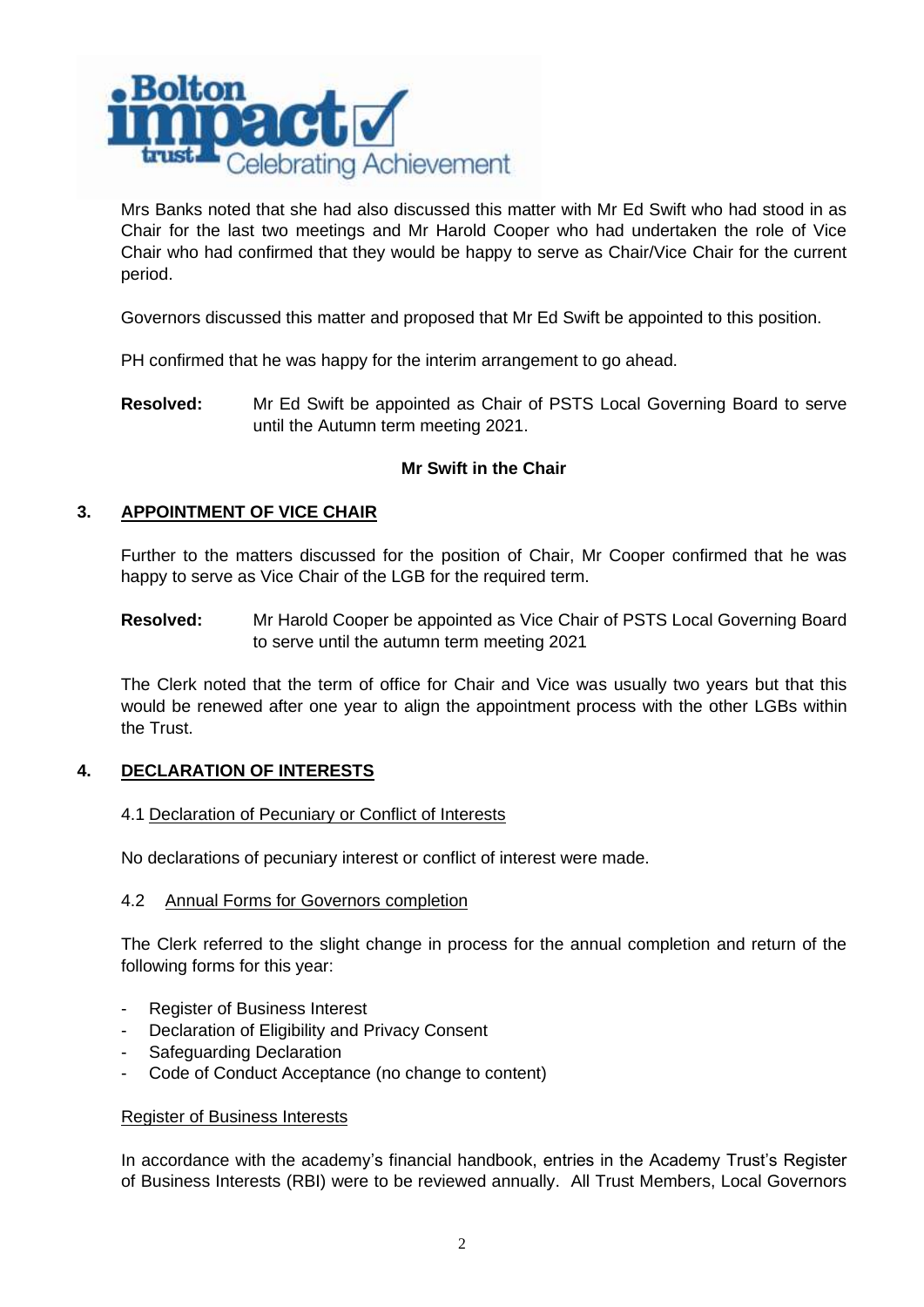

and the Principal were asked to complete the LA model pro-forma and return it to Mr Smith for retention. It was noted that the entry included:

- relevant business and pecuniary interests
- details of any governance roles in other educational institutions.
- any material interests arising from relationships between governors or relationships between governors and school staff (including spouses, partners and close relatives)

The Clerk noted that trustees and local governors were required to complete this information and that failure to do so may be in breach of the Trust's Code of Conduct.

Mr Smith explained that all Governors had received a pack of the required forms including Declaration of Eligibility, Code of conduct acceptance, Register of Business Interest and Safeguarding Declaration required for their completion and return to him either via email or post in the stamped addressed envelope whichever was preferred. Most had been returned and those outstanding would be followed up.

- **Agreed:** That all governors complete the Declaration of Eligibility, Register of Business Interests, Safeguarding Declaration and Code of Conduct Acceptance forms and return them to David Smith at the earliest opportunity.
- **Action:** DS to follow up any forms not returned.

### **5. NOTIFICATION OF ITEMS FOR 'ANY OTHER BUSINESS'**

There were no items of 'Any other Business' notified at this point in the meeting.

### **6. MINUTES/MATTERS ARISING OF THE LAST MEETING**

Governors had received the minutes of the last meeting held virtually on 9June 2020 for their review and approval.

#### Matters Arising

Governors reviewed the actions from the minutes.; The following matters arising were raised:

6.1 Governor Skills Audit, minute number 4

The Chair referred to the Governor Skills Audit asking DS what the current progress was in this area.

DS confirmed that the skills audit would be updated in relation to the skills of the newly appointed Governors and presented to the Board at the next meeting in the spring term. It was hoped that this would identify any training needs across the LGB.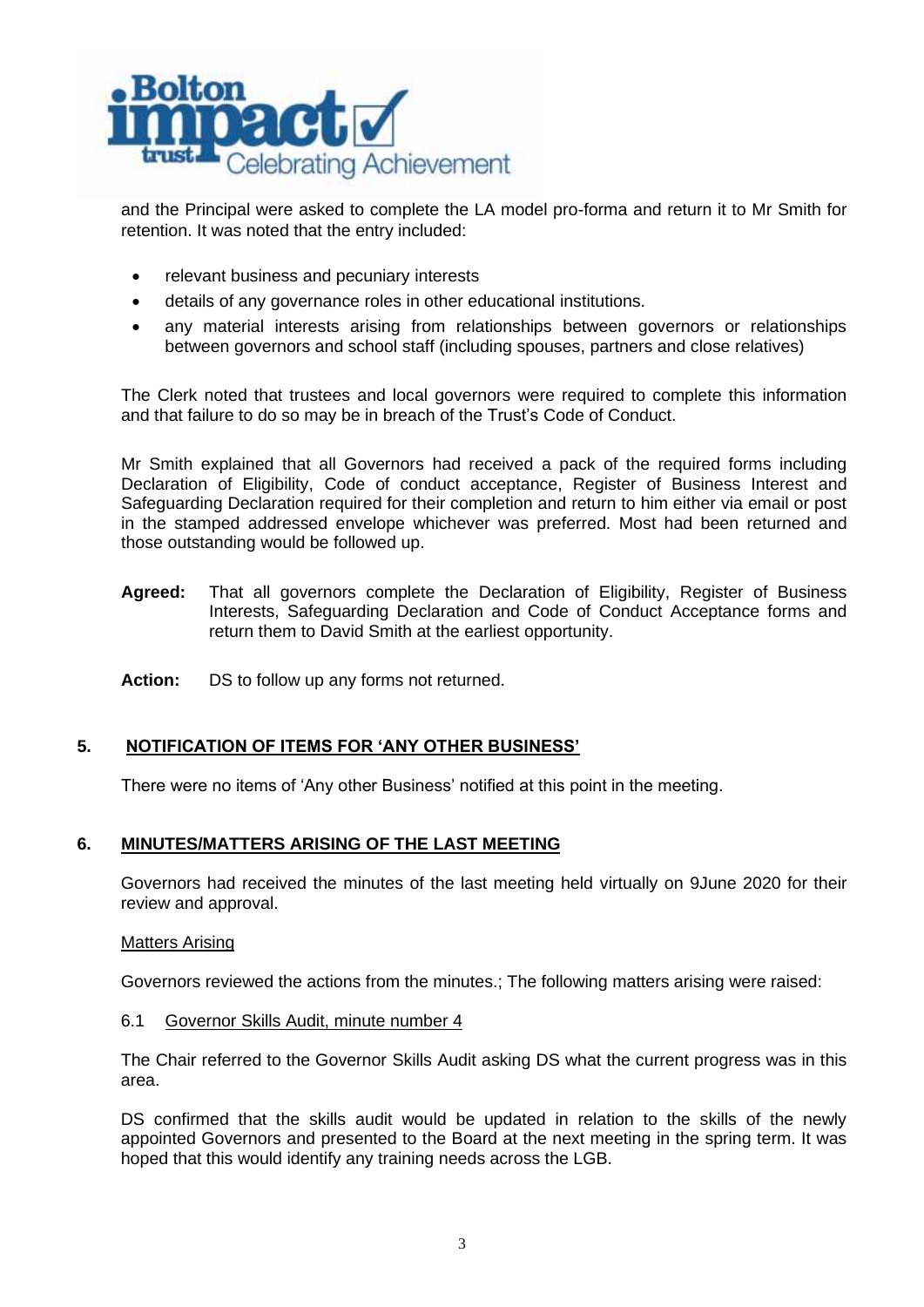

RL noted that in her position as Link Governor for training, she would work with DS in this matter and following an analysis of the audit, would consider suitable training to be directed to Governors to ensure the required skills were in place across the LGB.

**Action:** DS to present the outcome of the Governor Skills Audit to Governors at the Spring Term 2021 Meeting

#### 6.2 Governor Membership, Minute number 4

Mrs Banks confirmed that a number of Staff and Co-opted Local Governor appointments had now been made. A Parent Governor election had been held but that there had been no candidates for the two vacancies.

#### 6.3 Risk Assessments/Master Plan, Minute number 8

**Action:** PH to re-circulate the details regarding the Master Plan and risk assessments in place for PSTS in relation to the circumstances of the current pandemic

#### 6.4 Case Studies, Minute number 8.1

Further to the minutes Mrs Banks confirmed that case studies had been completed but the pupils in question could be easily identified and it was therefore felt inappropriate to circulate the details to Governors. It was preferred to provide a verbal report regarding individual case studies within the Academy Lead's Report later in the meeting.

- **Action:** Mrs Banks to undertake another Parent Governor election at the earliest opportunity.
- **Agreed:** To approve as a correct record the minutes of the last meeting of the Governing Board held on 9 June 2020

### **7. NOMINATED GOVERNOR ROLES**

7.1 Chairs' Briefing

The Chair reported that he had not attended the virtual live event of the autumn term Chairs' Briefing meeting held on Monday 28 September 2020

The Clerk therefore reported that the following points had been highlighted:

- Autumn term updates:
	- Changes to the School Exclusion Process During the Pandemic
	- Keeping Children Safe in Education Update
	- Academies Financial Handbook
	- Financial Transparency in schools and academies
	- Ofsted Monitoring Visits
- Governance in the Years Ahead 'Keeping our Board's vision at the core of our planning'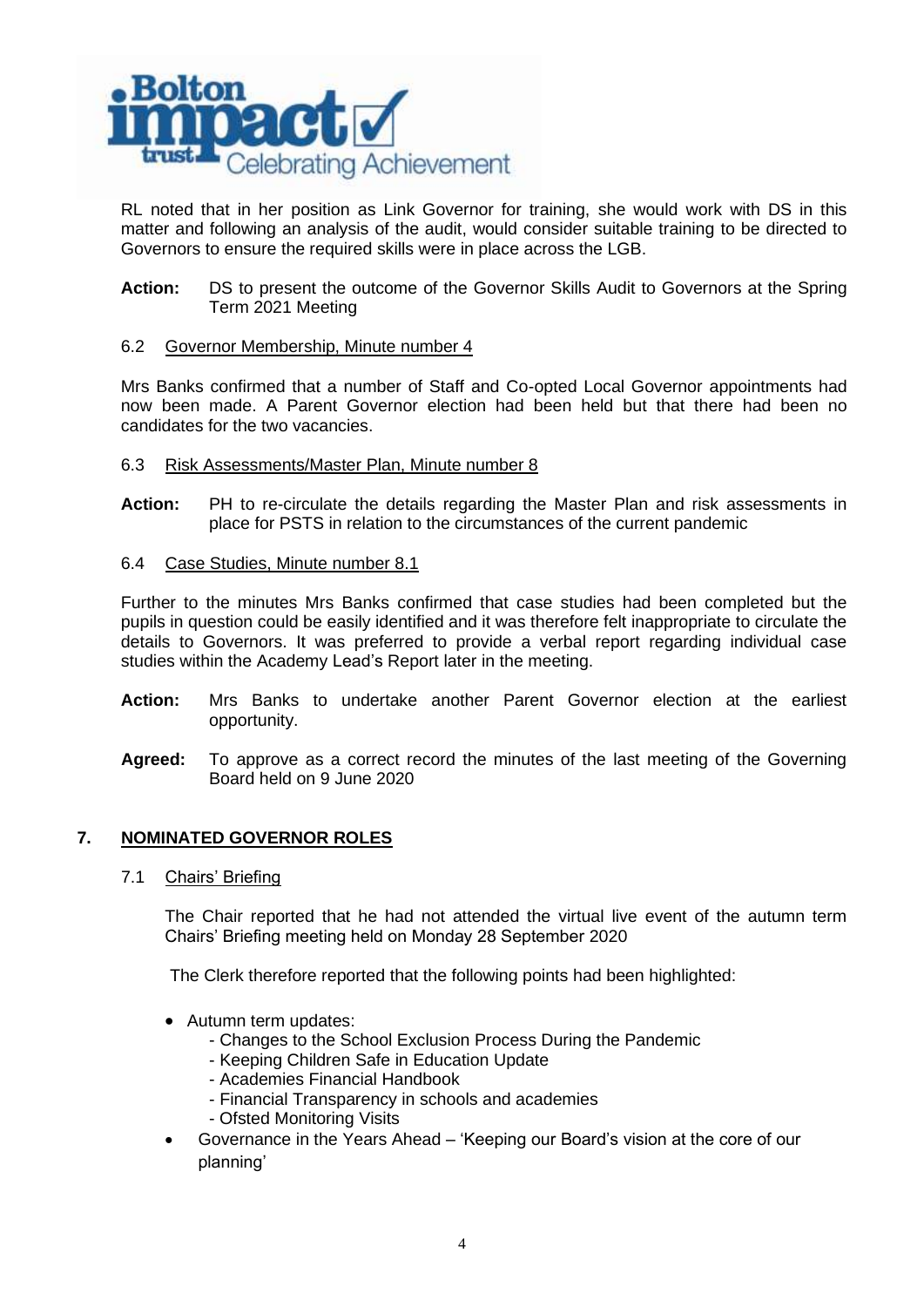

The Clerk noted that PH and DS had confirmed that the finance related updates would be shared at Trust level.

The Clerk advised ES that the presentation made may still be available to access virtually if he wished to view it.

**Action:** ES to access the virtual presentation of the Chairs Briefing for his information.

#### 7.2 Link Governor's Report on Training / Recent Training undertaken

The Clerk reported that the 2020/21 Governance Training Programme was now available on the Governance Services website. It was noted that a Link Governor briefing had been held virtually on 14 September 2020 where it had been reported that there were a number of new training opportunities available in the programme to assist governors in their role, taking into account national initiatives and changes in legislation.

RL confirmed that she had attended the virtual briefing as the Training link Co-ordinator across Trust where the presenters of the briefing had highlighted a wealth of courses were available for Governors to access as was detailed within her circulated report.

RL recommended that Governors access as many courses that they could to enhance their Governance role, particularly whilst these were all being presented virtually. It was noted that these could be accessed at a convenient time to suit each individual. Once completed, Governors were asked to advise RL to enable her to maintain accurate Governor training records.

RL referred to the National Induction course for the new Governors noting that this was a very beneficial course to undertake. It was noted that RL would direct the new Governors to any other courses that she felt would be beneficial.

RL noted that as discussed, a review of the Governor skills audit would also be undertaken in liaison with DS to inform any gaps in skills across the LGB with Governors being directed to access relavent courses.

Governors were also asked to advise RL of any external courses attended and to ask for any other link role related training that they felt would be beneficial to be arranged.

RL noted that whilst there were a vast number of excellent courses made available by the LA, not all were as relevant to Alternative Provision (AP). Governors were requested to consider any training needs in order to up-skill and enhance their Governance role and if required to further discuss with PH or RL who would endeavour to source courses to best meet their needs.

The Clerk encouraged all Governors to access as much training as was possible, in particular whilst it was being offered virtually.

At this point in the meeting RL referred to the 2020 updates to the Keeping Children Safe in Education Document (KCSIE) noting that Part 1 of this document would be circulated to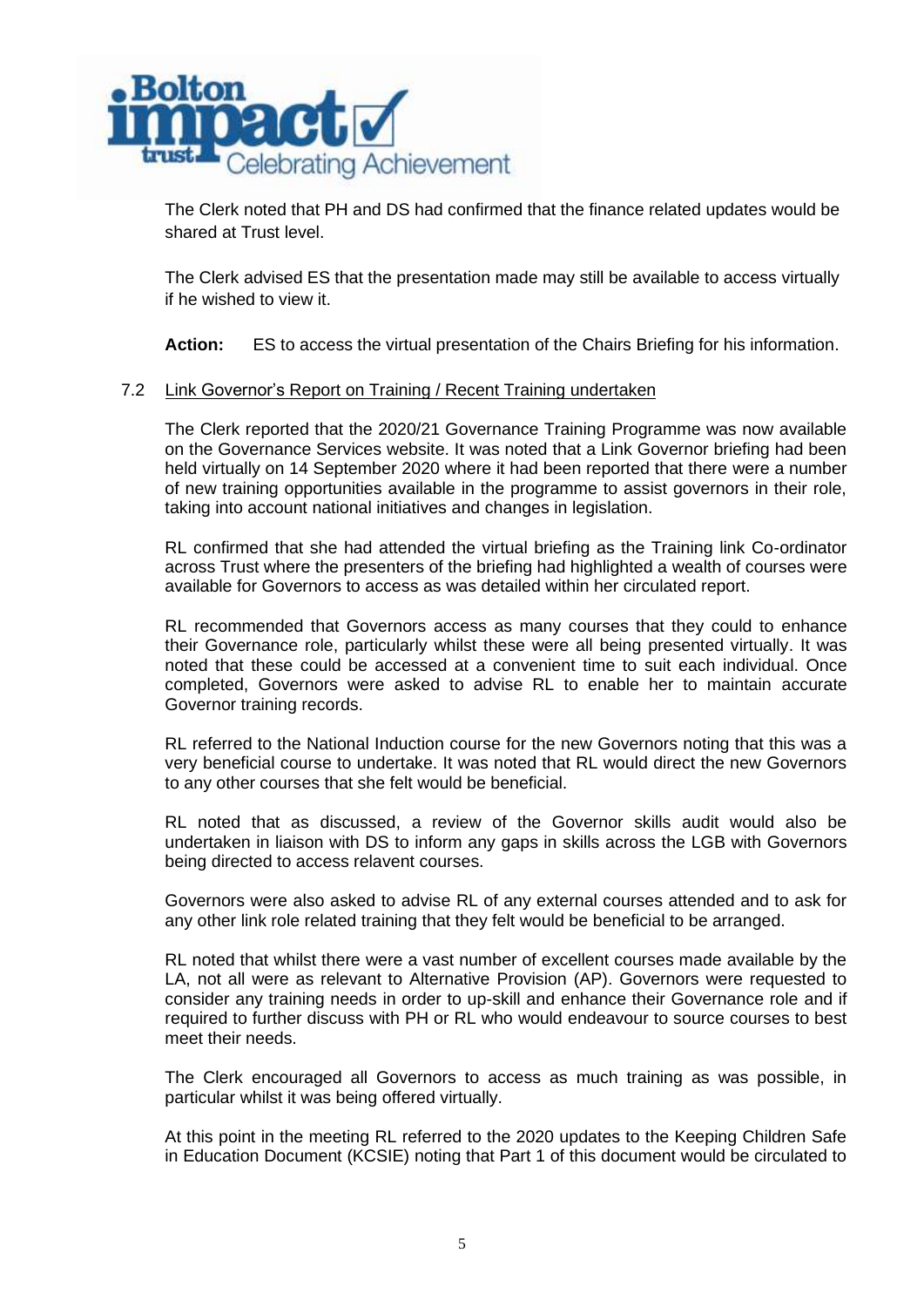

all Governors together with a quiz to complete and a declaration to be signed to confirm that Governors had both read and understood the content.

PH noted that he had attended recent meetings where the quiz had been presented and completed. It was confirmed that this was a very useful exercise for all to complete in order to refresh and upskill.

#### **Action:**

- i) Newly appointed Governors to access the National Induction Training and any other Governance related courses to enhance their role.
- ii) All Governors to make the necessary arrangements to access suitable courses to widen their knowledge and enhance their Governance role.
- iii) RL to forward part 1 of the KCSiE document for Governors review together with a quiz sheet and declaration for Governors completion and return.
- iv) Governors to read Part 1 of the KCSiE document and return a signed copy of the declaration to confirm that they had read and understood it.

#### 7.3 Nominated Link Governor Visits

HB thanked Governors for making the time to undertake a monitoring visit to their link area and for the provision of the detailed reports as circulated.

#### 7.3.1 Curriculum – Dawn-Evans Tomkinson (DET)

Governors were informed that DET had met with Gareth and a very positive visit had been undertaken. DET had been very interested to see how the provision was progressing with blended learning. It was noted that virtual learning was proving to be a very effective method of bespoke teaching and learning using a variety of platforms. It was felt that this was most certainly an area to move forward with and further develop.

### 7.3.2 Well-Being Centre Ruth Cryer (RC)

In the absence of RC, HB referred Governors to the details provided in the report compiled by RC following her meeting with Kiran Peat, DHT. It was noted that this had been a very useful and positive visit

#### 7.3.3 Post 16 Destinations, Nicola Elias (NE)

Governors were referred to the report provided by NE in respect of her meeting with Connexions and the discussions around post 16 destinations.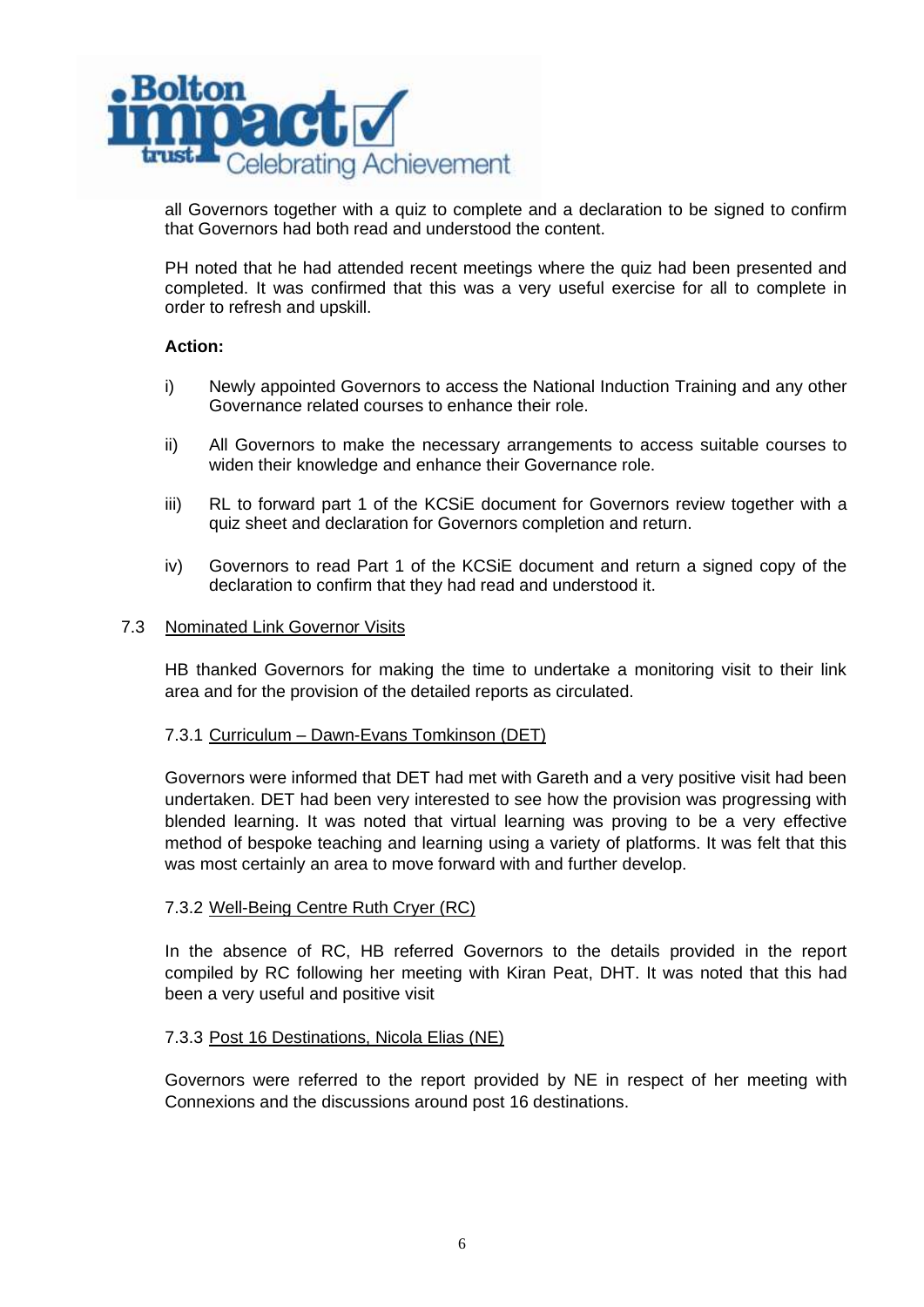

# 7.3.4 Health and Safety/Staff Well-Being, Ed Swift (ES)

ES referred to his report noting the questions raised to staff regarding staff well-being in terms of how they felt and how the re-opening of the Centre had been managed by the Senior Leadership Team in relation to Covid. ES confirmed that all questions had been met with positive responses. The general comments were that all staff felt safe, happy with the measures in place and received regular updates as and when required.

PH thanked Governors for taking the time to arrange visits and for the provision of such comprehensive reports. The challenge and support provided from Governors was very much welcomed and appreciated by the staff team.

PH reported that it was very encouraging to see the on-going commitment and challenge from Governors and with the new appointments made, could see an emerging picture of a very successful LGB.

### 7.4 Link Governor Roles and Responsibilities

HB reported that once all Link Governor roles had been allocated in liaison with each Governor, she would ensure that the details were circulated to all Governors for their information.

It was noted that the following considerations were being made in relation to the interests, skills and expertise of the newly appointed Governors:

- SJ Science
- RB non-academic curriculum
- HC SEN/Disadvantaged Champion
- HB Website Monitoring
- **Agreed:** That Governors delegate the responsibility of making the necessary link Governor appointments to HB.
- **Action:** HB to circulate the report detailing a list of each link role and the Governor responsible.

### **8. ACADEMY LEAD REPORT TO GOVERNORS**

Governors were informed that for the Autumn term 2020 Local Governing Body meetings, the Academy Leads had all been asked to write their reports with slightly different contents and in a different format. The circulated report had therefore been adapted to reflect the changes in light of the current COVID-19 pandemic.

HB guided Governors through the following key items:

- Summer Term 2020
- Preparing for September 2020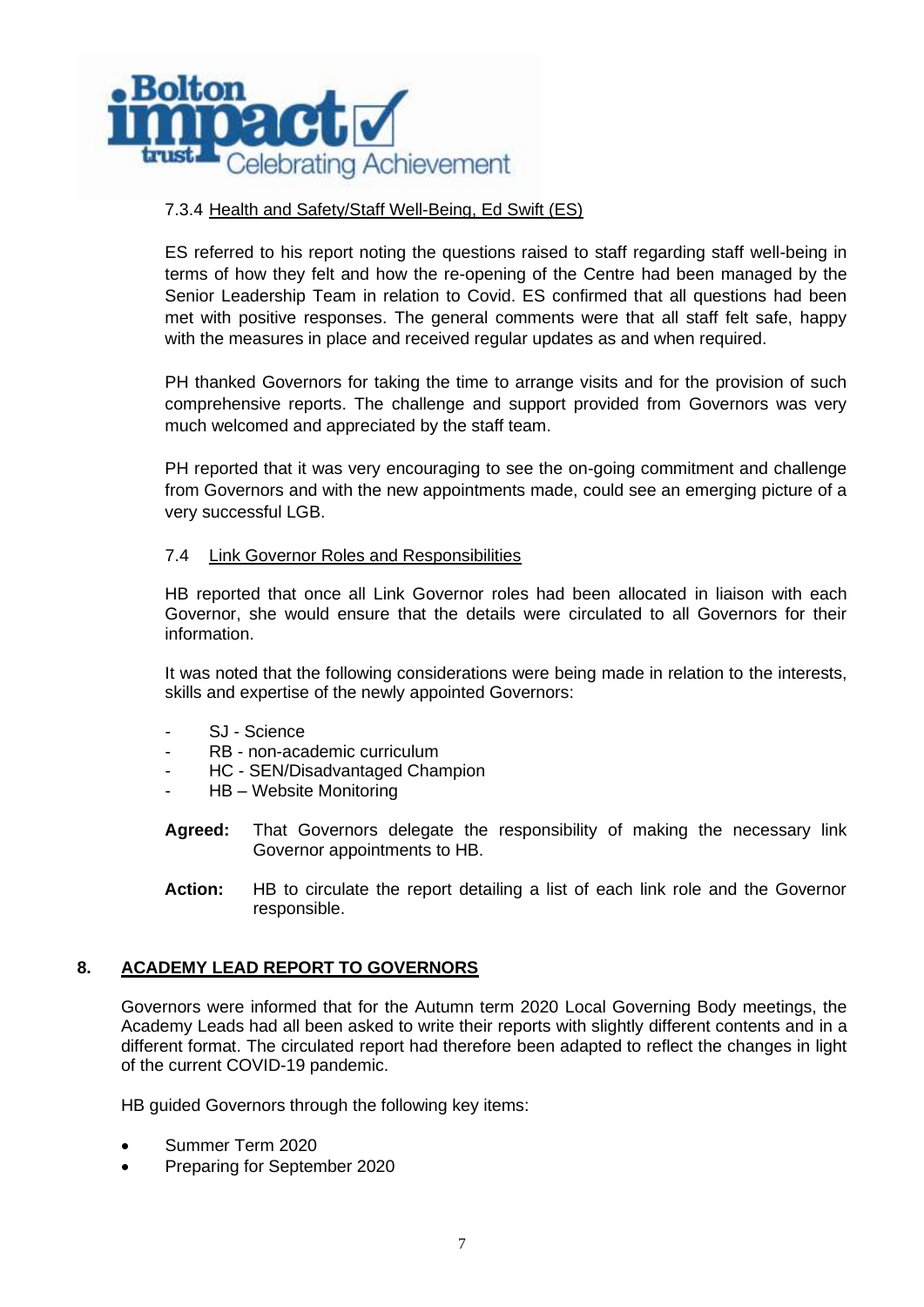

- Results and Destinations 2019/20
- Updates since we have re-opened fully in September 2020
- Current pupil numbers
- Safeguarding
- Priorities for 2020/21

HB highlighted aspects of the report as follows:

### Summer Term 2020/Planning for September 2020

HB reported that she felt that the work undertaken during the 'lockdown' period including keeping in touch with and supporting the students and their families had made it easier for them to manage their return on re-opening the Centre. Attendance levels had been much improved, the students and their families were more prepared for what to expect in terms of the Covid safety procedures that had been put in place and following the staffs example regarding the routes to follow around the building.

Thanks, was conveyed to the staff team for their continued hard work and support provision in this area, it really had impacted positively and made a difference to the students.

#### Results and Destinations

HB commended the students on their achievements this year, there had been some fantastic results across the Board with many pupils gaining the required GCSE's to enable their Post 16 destinations. It was noted that some students had gained in excess of 5 GCSE's to enable them to continue studying to A level standard, some had gained BTech awards in Hair and Beauty and functional skills in Maths and English to enable them to move onto College courses and Higher education. Thanks, was conveyed to the staff team for the support and encouragement given to the students.

#### Pupil Premium EHCP Students

Governors were informed that the more vulnerable students including PPG and those students with an EHCP had also performed well.

HB noted that she felt that the staff team had got the very best out of all students.

#### Case studies

The following case studies were highlighted:

- 1. HB referred to one pupil in particular who had refused to undertake any academic work. They were only interested in Art but had not sat any Art related examinations. The staff team had worked with the pupil in question to compile a portfolio of their work and this had enabled them to access a course at Manchester College despite having no qualifications.
- 2. HB referred to one year 11 pupil who had undertaken 18 months at PSTS and since returned to high school and achieved some very positive examination results. it was felt that PSTS had contributed to their success.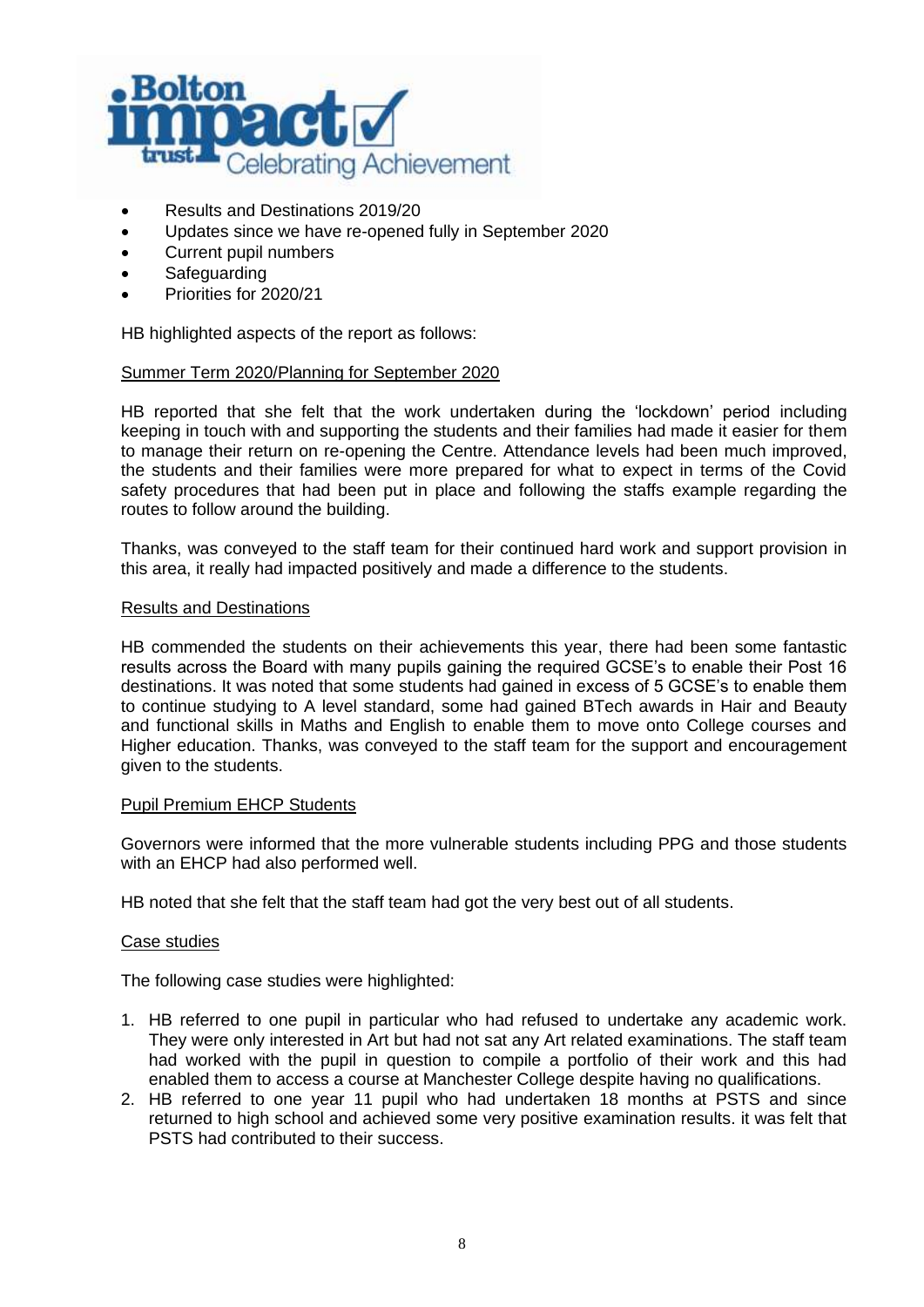

### Pupil Numbers

HB reported that pupil numbers were currently lower at 35 than they had been at this time last year at 44. There had been a 'dip' in the number of Year 11 students at 12 compared to 21 at this time last year. This was all as a result of the Covid pandemic and the reduction in the number of referrals being received from mainstream settings.

#### Priorities for 2020/21

The following priorities were the focus for 2020/21:

- To further develop remote learning to offer increased 'blended learning' across the school
- To further develop the Post 16 offer
- To develop reading skills and the Resources across the school having identified that the reading age of many students was below their chronological age.

KP noted that whilst the school did successfully narrow the vocabulary gap last year, it had since been identified that many students required a 'read rich' curriculum not only to widen their understanding of the Curriculum but also that of current affairs and how the current regional/national matters are affecting children. A 'softer' approach would be made by introducing books, and authors that may be unknown to the students. Students would also be encouraged to access reading material without any pressure.

Governors were informed that it was recognised that all subjects incorporated some aspects of this, and it was hoped that with the strategies in place future data reports would reflect the input.

PH referred to the 'softer' approach noting that this had a positive impact in many areas across the Trust. It was noted that success was not just about examinations/academia.

#### Post 16 provision

PH referred to the discussion regarding Post 16 reporting that he had recently attended a meeting with Vicky Ford and the Heads of other Alternative Provisions (AP's). It had been noted that there was a need to further develop this area within AP as some pupils were just 'not ready' to move on to the next natural stage to independence for a variety of reasons. PH noted that he had contributed to a report that had been compiled and sent to Gavin Williams, Secretary of State for his consideration.

PH discussed that whilst the catch up grant that was to be received was very welcome, he was keen to sustain the 16-19 investment and had confirmed that BIT would be keen to join in any trials or pilot scheme that may be suggested and pursue the vision for Park School and other settings within the Trust.

**Agreed:** That the Academy Lead's report be received with thanks.

### **9. FINANCE PRESENTATION**

Governors had received a financial presentation compiled by DS detailing the financial position of Park School (PSTS).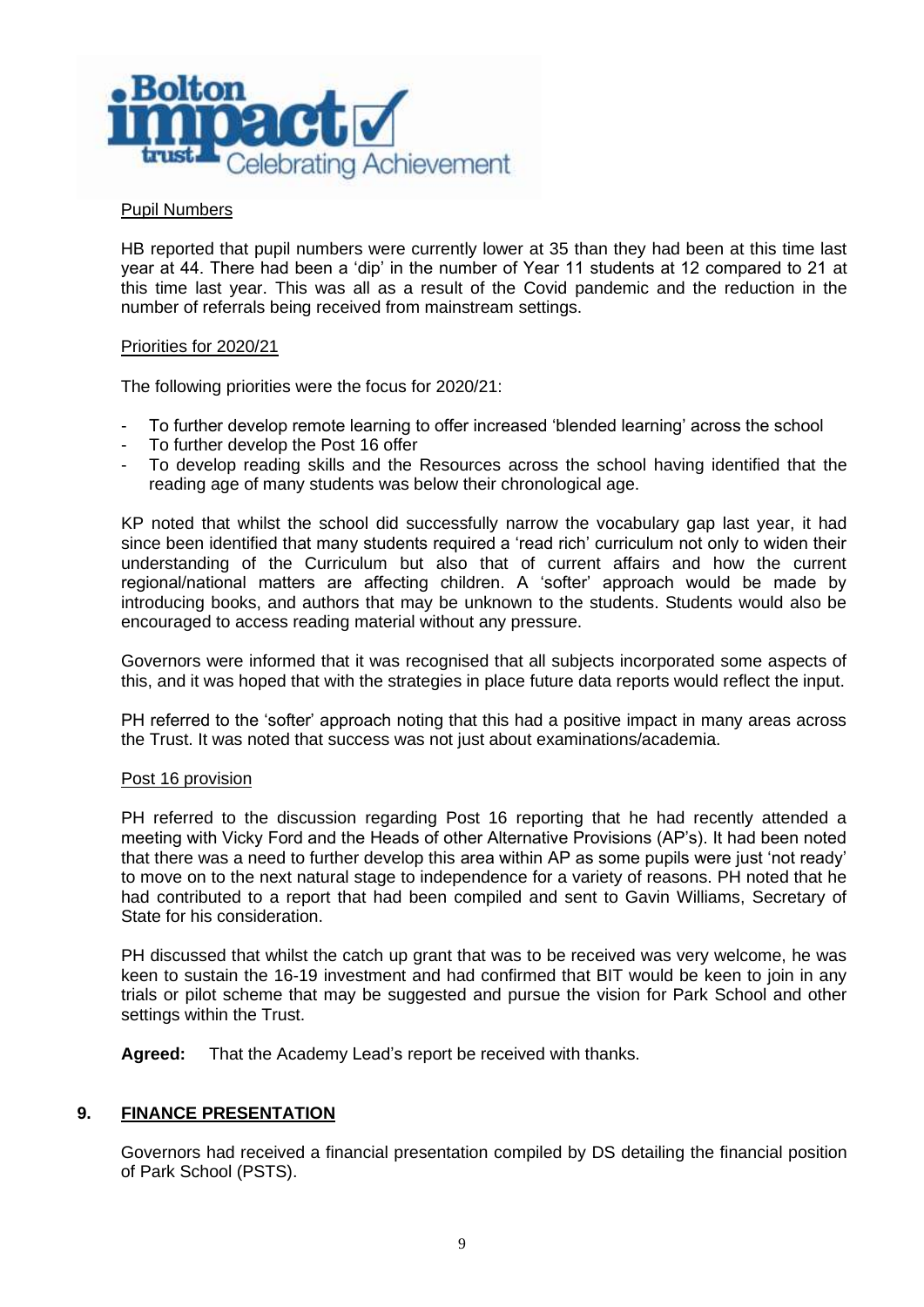

DS shared an on-screen copy of the presentation noting that this report was in a slightly different format than on previous occasions.

MM guided Governors through each of the following sections:

- Anticipated Outturn 2019/20
- Variances between budget and outturn
- Budgeted surplus 2020/2021
- Pupil numbers September 2020 (including financial impact)
- Mitigation in place

Governors were reminded that the financial year for Academies was from September to August.

#### Anticipated out-turn for 2019/20 and 2020/21 Budget

Governors were informed that the PSTS was in a very positive position closure position financially in August 2020 with an end of year surplus budget of £164,000 which was £69,000 more than had been anticipated. Additional expenditure had been used to support the Well Being Centre and to fund the agency staff that had been required, but in turn, additional income had been generated. However, it was expected that financial challenges would be faced as the new year progressed.

DS reported that due to the need to close the Centre for the duration of the Covid 'lockdown' the number of commissioned places had decreased which had impacted negatively on the income usually received by the PSTS. In September 2020 there had been around 13 less students attending equating to a 207,000 loss of income if the lower pupil numbers continued. It was hoped that additional pupils would start to come through.

PH referred to the discussions that had already been held with the ESFA, Regional Schools Commissioner and the LA regarding the availability of additional funding. It was noted that in the summer term 2020 Government guidance was that schools should commence on the same funding formula as for the previous year. However, as this ceased in August 2020 it was uncertain if the Trust would continue to receive the same levels. Further discussions were to be held later this week and the Trust would be lobbying with the ESFA and LA in this respect.

Governors were informed that PH, DS and HB had met to discuss a number of considerations and would update Governors regarding their progress with these matters in due course.

**Agreed:** That Governors receive and note the details included within the financial presentation.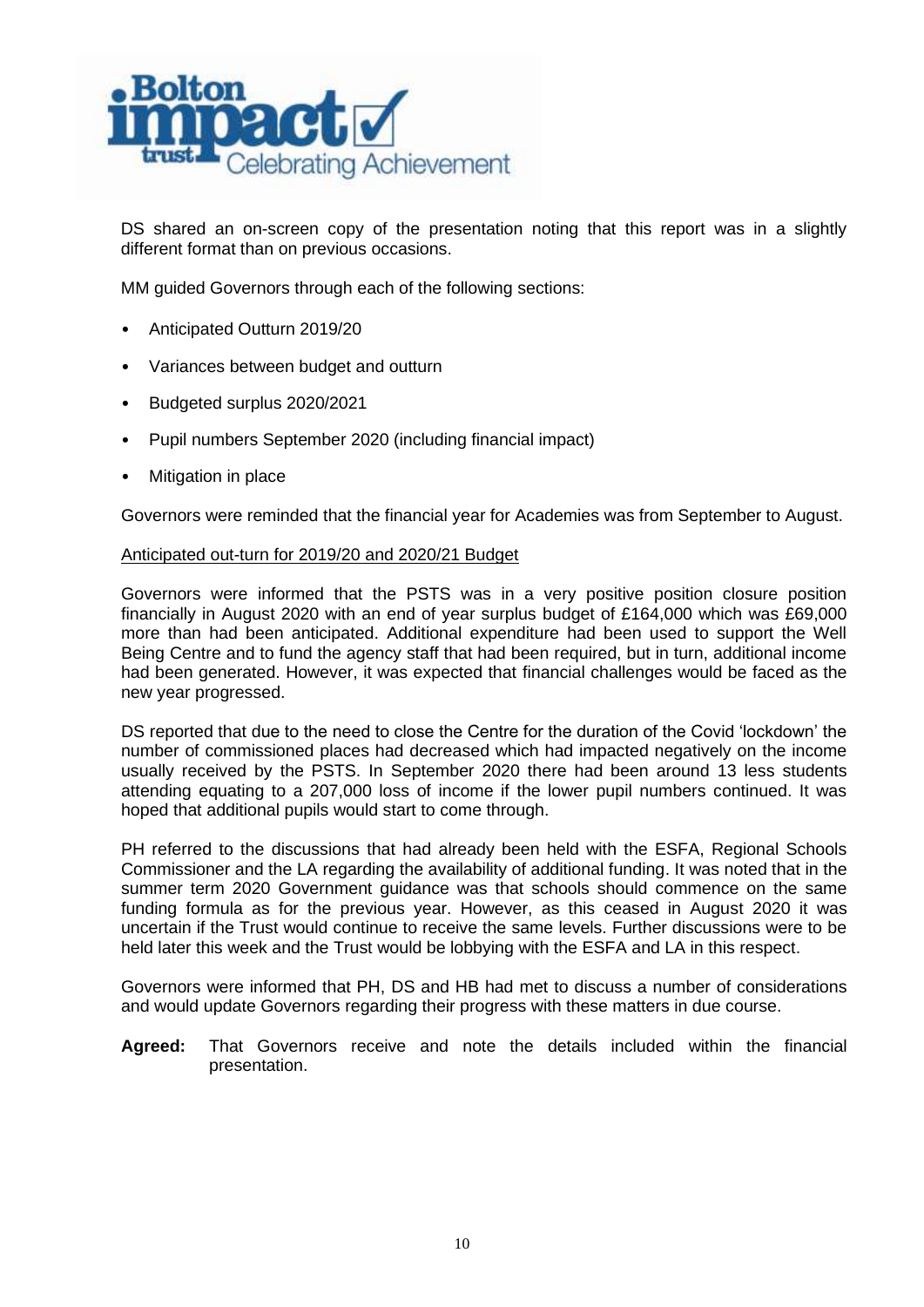

# **10. GOVERNOR QUESTIONS OF THE LEADERSHIP TEAM**

There were no specific questions of the Leadership Team to be raised that had not been covered within the reports provided.

**Agreed:** That Governors had no further questions of the Leadership Team than had already been raised.

# **11. POLICY APPROVALS AND REVIEW OF PROCESS**

RL referred to the number of policies that were required to be reviewed and approved across the Academy. Some at Trust level and some at LGB level. It was proposed that as discussed with other LGB's many of the non-statutory policies would be reviewed as part of the policy review cycle and amended by the Academy Lead in liaison with the Link Governor for that specific area. The policy would then be recommended for overall approval by the LGB at the next meeting.

**Agreed:** That the review and amendment of the Non-Statutory Policies be delegated to the Academy Lead in liaison with the link governor for that area, subject to final approval being recorded within the minutes of the next LGB meeting.

### 11.1 Behaviour Policy

HB noted that the Behaviour Policy had recently been updated and included an appendix relating to the circumstances of the Covid Pandemic. It was now recommended that this be approved by the LGB.

Governors confirmed that they had read the updated policy and that this be approved.

**Agreed**: That Governors approve the updated Behaviour Policy.

### 11.2 Safeguarding and Child Protection (Model) Policy

RL reported that the model Safeguarding, and Child Protection Policy had been updated by the LA in line with the 2020 updates that had been made to the Keeping Children Safe in Education (KCSIE) Document. The updated Policy had been circulated to schools for their review and to be personalised to their school. RL confirmed that this had now been completed for Governors approval.

RL reminded Governors as discussed earlier, once all LGB meetings had been completed for this term she would circulate Part 1 of the KCSiE Document 2020 to all Governors for their review together with a quiz and declaration form to sign and confirm their understanding.

**Agreed:** That the updates made to the Safeguarding and Child Protection Policy 2020 be approved.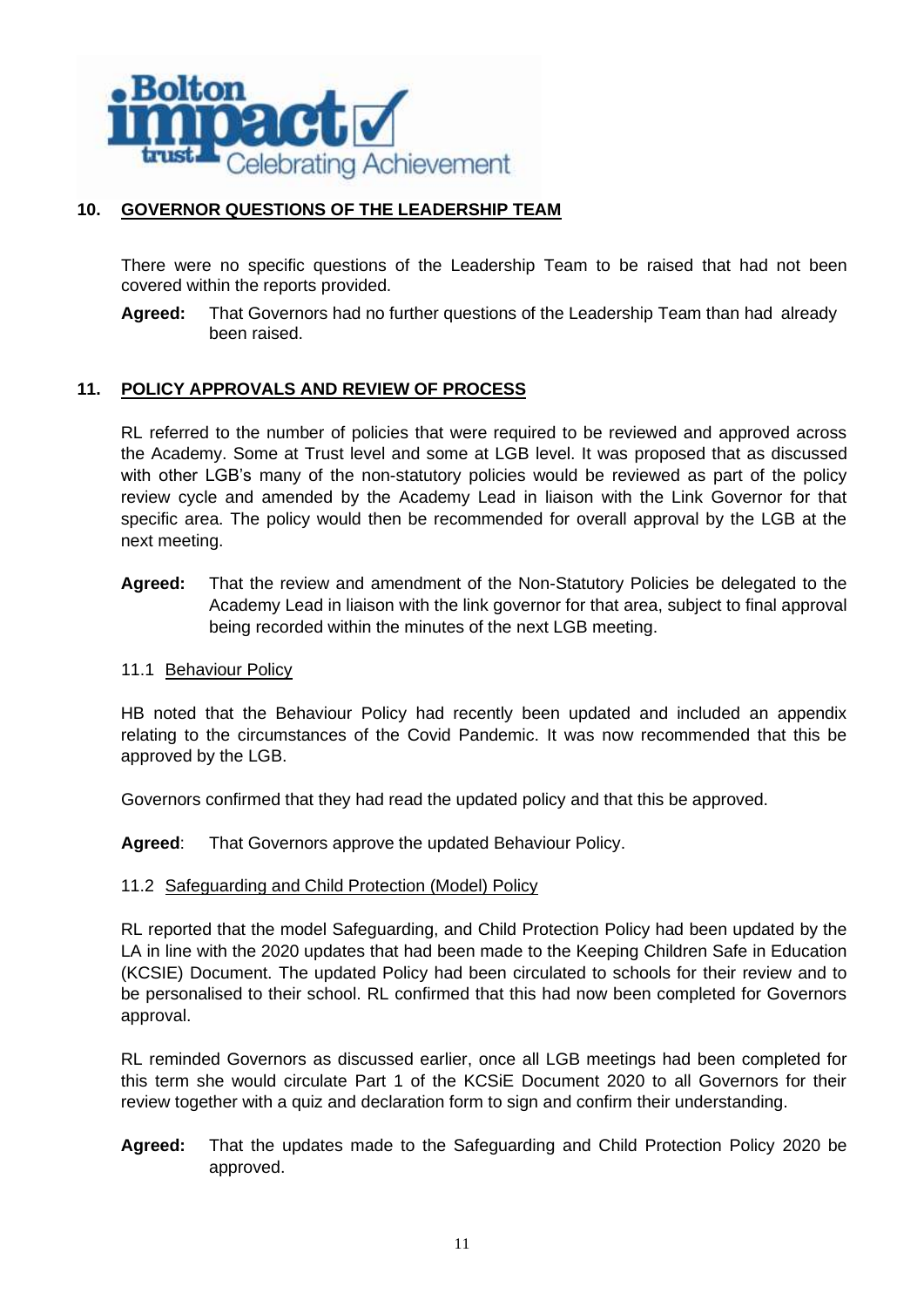

**Action:** RL to circulate Part 1 of the KCSiE document 2020 to all Governors to read and return the signed declaration to confirm their understanding.

# **10. GOVERNANCE SERVICES UPDATE**

Governors had received a briefing note detailing the recent updates and virtual events planned from by the Governance Services Team including:

- Clerking and Support Continued virtual arrangements
- Governor Training and Development Virtual arrangements
- The appointment of a new team member

Agreed: That the contents of the briefing note be received and noted

### **11. IMPACT STATEMENT**

Governors discussed the impact made at this meeting from the discussions and agreements that had been made as follows:

- Appointment of new Governors to ensure a broad skill set is maintained across the LGB
- Induction of newly appointed Governors
- Review and appointment of the Link Governor roles to ensure effective challenge and monitoring is maintained
- Revision of the Policy review process to utilise Link Governors skills more effectively in the review and compilation of robust policies resulting in better time management and efficiency at LGB meetings.
- Impact and challenge made by Link Governor visits and submission of the related reports

PH noted that he felt the main area of impact was from the link Governor visits. The team embraced the challenge and support provided from Governors.

### **12. DATES OF NEXT LGB MEETINGS**

**Agreed:** That the Local Governing Board meetings for the remainder of the academic year 2020/21 be held as follows:

> Spring Term: Tuesday 2 February 2021 at 4.00pm Summer Term: Tuesday 8 June 2021 at 4.00pm

All meetings to continue to be held virtually unless otherwise informed.

#### **13. CONSENT TO ABSENCE**

**Agreed:** To consent to the absence from this meeting of Ruth Cryer and Karen Ingham